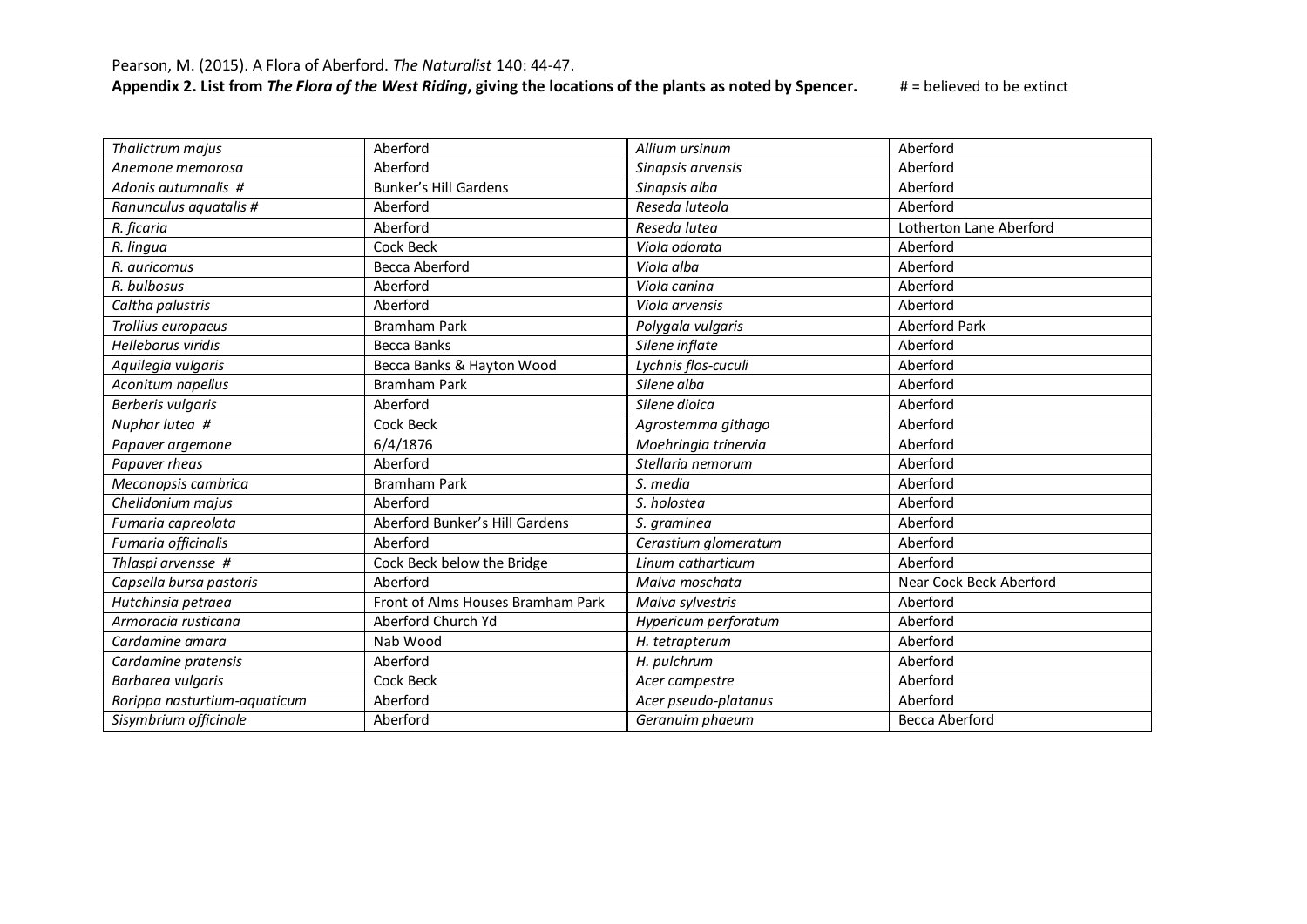| G. pratense           | Aberford                                             | P. reptans              | Aberford                                   |
|-----------------------|------------------------------------------------------|-------------------------|--------------------------------------------|
| G. pyrenaicum         | Aberford Bar                                         | P. erecta               | Aberford                                   |
| G. pusillum           | Aberford                                             | P. sterilis             | Aberford                                   |
| G. molle              | Front of Alms houses                                 | Fragraria vesca         | Aberford                                   |
| G. robertianum        | Aberford                                             | Rubus discolor          | Aberford                                   |
| Oxalis acetosella     | Aberford                                             | Rubus caesius           | Aberford                                   |
| Euonymus europaeus    | Beck Side Aberford Lower part of Rein Hook moor      | Rosa pimpinellifolia    | Aberford                                   |
| Cytisus scoparius     | <b>Becca Banks</b>                                   | Rosa canina             | Aberford                                   |
| Ulex europaeus        | Aberford                                             | Sanguisorba officinalis | Aberford                                   |
| Genista tinctoria     | Vicarage Aberford                                    | S. minor                | Aberford                                   |
| Genista anglica       | Becca [illeg] Cover [?]                              | Alchemilla vulgaris     | Aberford                                   |
| Ononis repens         | Aberford Park Field Lane                             | Alchemilla arvensis     | Aberford                                   |
| Anthyllis vulneraria  | Field top near Hayton Wood, Ditch side in plantation | Crataegus monogyna      | Aberford                                   |
|                       | side of Lotherton Lane                               |                         |                                            |
| Melilotus officinalis | Cold Hill Quarry Cock Beck Aberford                  | Malus sylvestris        | Aberford                                   |
| Trifolium repens      | Aberford                                             | Sorbus aria             | Aberford                                   |
| T. pratense           | Aberford                                             | Sorbus aucuparia        | Aberford                                   |
| T. campestre          | Aberford                                             | Epilobium hirsutum      | Aberford                                   |
| Lotus corniculatus    | Aberford                                             | E. parviflorum          | Aberford Cock Beck Parlington Lane         |
| Onobrychis viciifolia | Aberford                                             | E. montanum             | Aberford                                   |
| Vicia sativa          | Aberford                                             | Circaea lutetiana       | Nr. Cock Beck Bramham Park Parlington Lane |
| Vicia hirsute         | Aberford                                             | Myriophyllum spicatum # | Hook Moor                                  |
| Lathyrus pratensis    | Aberford                                             | Callitriche species?    | Nab Wood 3/6/76                            |
| Prunus spinosa        | Aberford                                             | Lythrum salicaria       | Ditch near Cock Beck Cock Beck             |
| Prunus padus          | Aberford                                             | Bryonia dioica          | Aberford                                   |
| Filipendula ulmaria   | Aberford                                             | Ribes uva-crispa        | Aberford                                   |
| Geum urbanum          | Aberford                                             | Sedum acre              | Aberford                                   |
| G. rivale             | Aberford                                             | Sedum rupestre #        | Aberford                                   |
| G. intermedium        | Found at Seven Arches June 1876                      | Sempervivum tectorum    | Aberford                                   |
| Agrimonia eupatoria   | Aberford                                             | Parnassia palustris #   | Intrenchment Aberford Bramham Park         |
| Potentilla anserine   | Aberford                                             | Hedera helix            | Aberford                                   |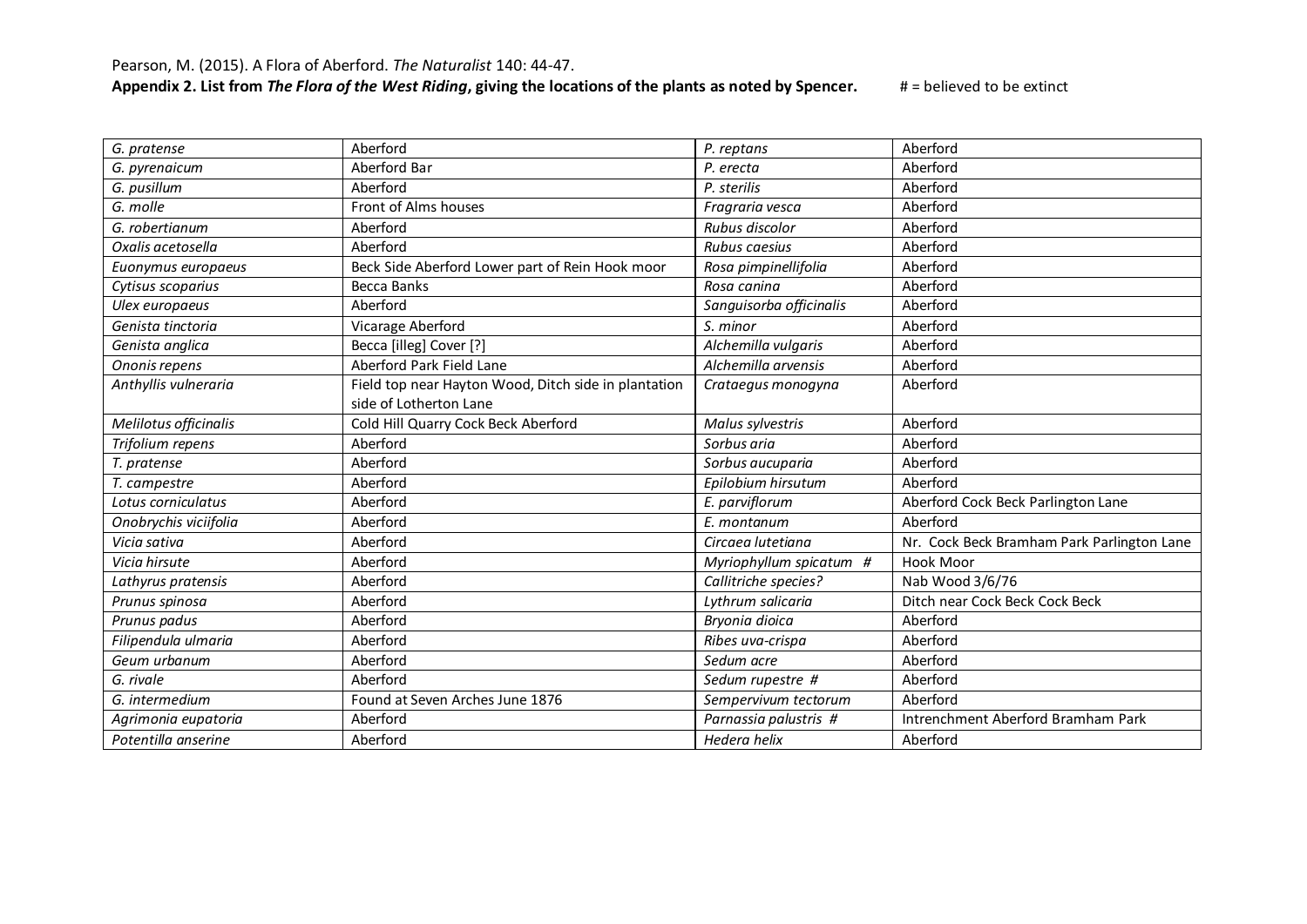Pearson, M. (2015). A Flora of Aberford. *The Naturalist* 140: 44-47.

| 1                        | Cornus sanguinea      | Aberford                    | Leontodon saxatilis     | Aberford                               |
|--------------------------|-----------------------|-----------------------------|-------------------------|----------------------------------------|
| $\overline{2}$           | Sanicula europaea     | Aberford                    | Sonchus arvensis        | Aberford                               |
| $\mathfrak{Z}$           | Conium maculatum      | Aberford                    | S. oleraceus            | Aberford                               |
| $\overline{\mathcal{A}}$ | Aegopodium podagraria | Aberford                    | Pilosella officinarum   | Aberford                               |
| 5                        | Conopodium majus      | Aberford                    | Taraxacum offininale    | Aberford                               |
| 6                        | Pimpinella saxifrage  | Aberford                    | Cichorium intybus #     | Aberford                               |
|                          |                       | Near Cold Hill Farm         |                         | Aberford                               |
| 7                        | P. major              |                             | Arctium lappa           |                                        |
| 8                        | Angelica sylvestris   | Aberford                    | Cardus tenuiflorus      | 'This maritime species is reported     |
|                          |                       |                             |                         | from Aberford by C.Gray' [/ in margin] |
| 9                        | Daveus carota         | Field top near Aberford Bar | Centaurea nigra         | Aberford                               |
| 10                       | Caucalis daucoides #  | Cold Hill                   | C. cyanus               | Aberford                               |
| 11                       | Anthriscus caucalis   | Aberford                    | C. scabiosa             | Aberford                               |
| 12                       | Anthriscus sylvestris | Aberford                    | Eupatorium cannabinum   | Aberford                               |
| 13                       | Sambucus nigra        | Aberford                    | Tanacetum vulgare       | Aberford                               |
| 14                       | Viburnum opulus       | Aberford                    | Artemisia vulgaris      | Aberford                               |
| 15                       | Lonicera periclymemum | Aberford                    | Gnaphalium diorcum      | Woodhouse Grange, Aberford             |
| 16                       | Galium verum          | Aberford                    | G. uliginosum           | <b>Beck Aberford</b>                   |
| 17                       | Cruciata laevipes     | Aberford                    | Filago germanica #      | Aberford                               |
| 18                       | Galium palustre       | Aberford                    | Petasites hybridus      | Cock Beck                              |
| 19                       | G. witheringii        | Aberford                    | Tussilago farfara       | Aberford                               |
| 20                       | G. saxatile           | Aberford                    | Senecio vulgaris        | Aberford                               |
| 21                       | G. mollugo            | Aberford                    | S. jacobaea             | Aberford                               |
| 22                       | G. aparine            | Aberford                    | Doronicum pardalianches | Peel Park Bradford Bramham Park,       |
|                          |                       |                             |                         | Garforth Nun Appleton                  |
| 23                       | Sherardia arvensis    | Aberford Rein               | <b>Bellis perennis</b>  | Aberford                               |
| 24                       | Gallium odorata       | Aberford                    | Leucanthemum vulgare    | Aberford                               |
| 25                       | Valeriana dioica      | Aberford                    | Tanacetum pathenium     | Aberford                               |
| 26                       | V. officinalis        | Aberford                    | Chamaemelum nobile      | Aberford                               |
| 27                       | Dipsacus fullonum     | Aberford                    | Achillea ptarmica #     | Becca                                  |
| 28                       | Scabiosa pratensis    | Aberford                    | Achillea millefolium    | Aberford                               |
| 29                       | Scabiosa columbaria   | Aberford                    | Campanula rotundifolia  | Aberford                               |
| 30                       | Tragopogon pratensis  | Cock Beck Aberford          | C. latifolia            | Aberford                               |
|                          |                       |                             |                         |                                        |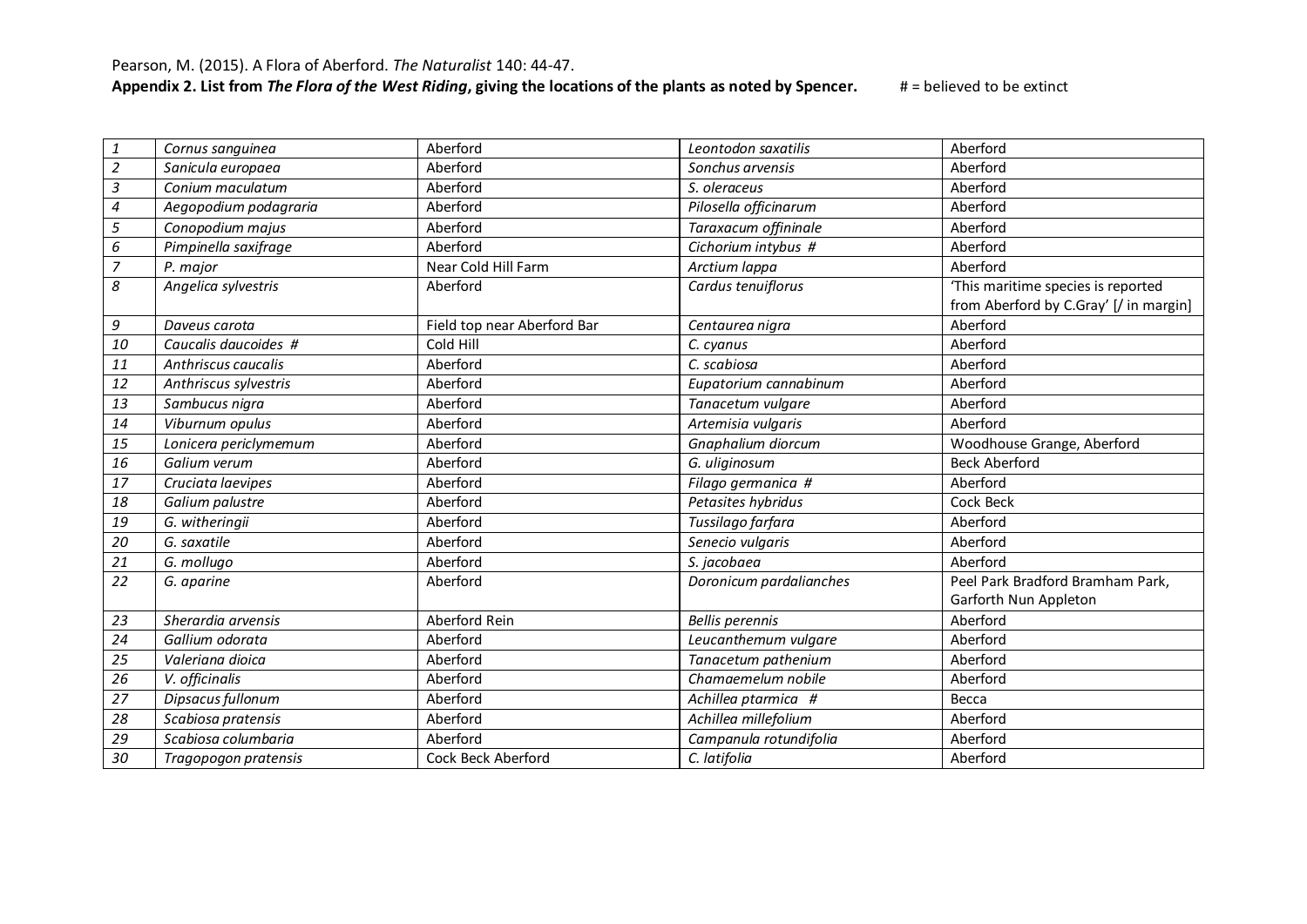|                             | Aberford                                    |                           |                                                |
|-----------------------------|---------------------------------------------|---------------------------|------------------------------------------------|
| C. glomerata                |                                             | Antirrhinum majus #       | <b>Bramham Park</b>                            |
| Calluna vulgaris            | Aberford                                    | Linaria vulgaris          | Aberford                                       |
| Erica tetraliix #           | Aberford                                    | Chaenorhinum minus        | Aberford                                       |
| Ilex aquifolium             | Aberford, of very large size                | Lathraea squamaria #      | Aberford Bramham Park                          |
| Fraxinus excelsior          | Aberford                                    | Verbena officinalis #     | Aberford                                       |
| Vinca minor #               | Aberford                                    | Salvia verbenaca          | <b>Bramham Moor</b>                            |
| Gentiana verna #            | <b>Aberford Raper Hills</b>                 | Mentha piperita           | Cold Hill                                      |
| Gentianella amarelle        | Parlington Park Hook Moors                  | Thymus chamaedrys #       | Aberford                                       |
| Centaurium erythraea        | Aberford Park Bad Barley Field              | Origanum vulgare          | Aberford                                       |
| Blackstonia perfoliate      | Aberford Near Beck, Becca, Roman Ridge      | Teucrium scorodonia       | Aberford                                       |
| Menyanthes trifoliate #     | Hillam Mill Black Fen Bramham Park          | Ajuga reptans             | Aberford Found white flowered Bugle in Bad     |
|                             |                                             |                           | Barley field Becca July 13th 1863              |
| Polemonium coeruleum        | White flowered Aberford, Cock Beck Aberford | Ballota nigra             | Aberford                                       |
| Convolvulus arvensis        | Aberford                                    | Lamiastrum galeobololon   | Aberford                                       |
| Calystegia silvatica        | Aberford                                    | Lamium album              | Aberford                                       |
| Hyoscyamus niger            | Collingham Coal Yard Found in N Bloome Esq  | L. amplexicaule           | Aberford                                       |
|                             | Pleasure Grounds May 1863                   |                           |                                                |
| Solanum nigrum              | Aberford                                    | L. purpureum              | Aberford                                       |
| Atropa belladonna           | Becca Banks Parlington Lane                 | Galeopsis ladanum #       | Aberford                                       |
| Verbascum thapsus           | Quarry on Hook Moor                         | G. segetum #              | Aberford                                       |
| Veronica anagallis-aquatica | Mill pond Aberford                          | G. tetrahit #             | Aberford                                       |
| V. beccabunga               | Aberford                                    | G. speciosa #             | Aberford                                       |
| V. officinalis              | Aberford                                    | Stachys officinalis       | Aberford                                       |
| V. chamaedrys               | Aberford                                    | S. palustris              | Aberford                                       |
| V. agrestis                 | Aberford                                    | S. sylvatica              | Aberford                                       |
| V. polita                   | <b>Behind School Aberford</b>               | S. arvensis               | Aberford                                       |
| <b>Odontites vernus</b>     | Aberford                                    | Glechoma hederacea        | Aberford                                       |
| Euphrasia officinalis       | Aberford                                    | Myosotis scorpioides      | Aberford                                       |
| Rhinanthus minor            | Aberford                                    | M. laxa                   | Ditch between Field Lane & Beck                |
| Melampyrum pratense #       | Intrenchment Aberford                       | Lithospermum arvense #    | Becca                                          |
| Scrophularia auriculata     | Aberford                                    | Symphytum officinale      | On side of Coal Line from Garforth to Aberford |
| Digitalis purpurea          | Near Parlington Lake                        | Pentaglottis sempervivens | Aberford                                       |
|                             |                                             |                           |                                                |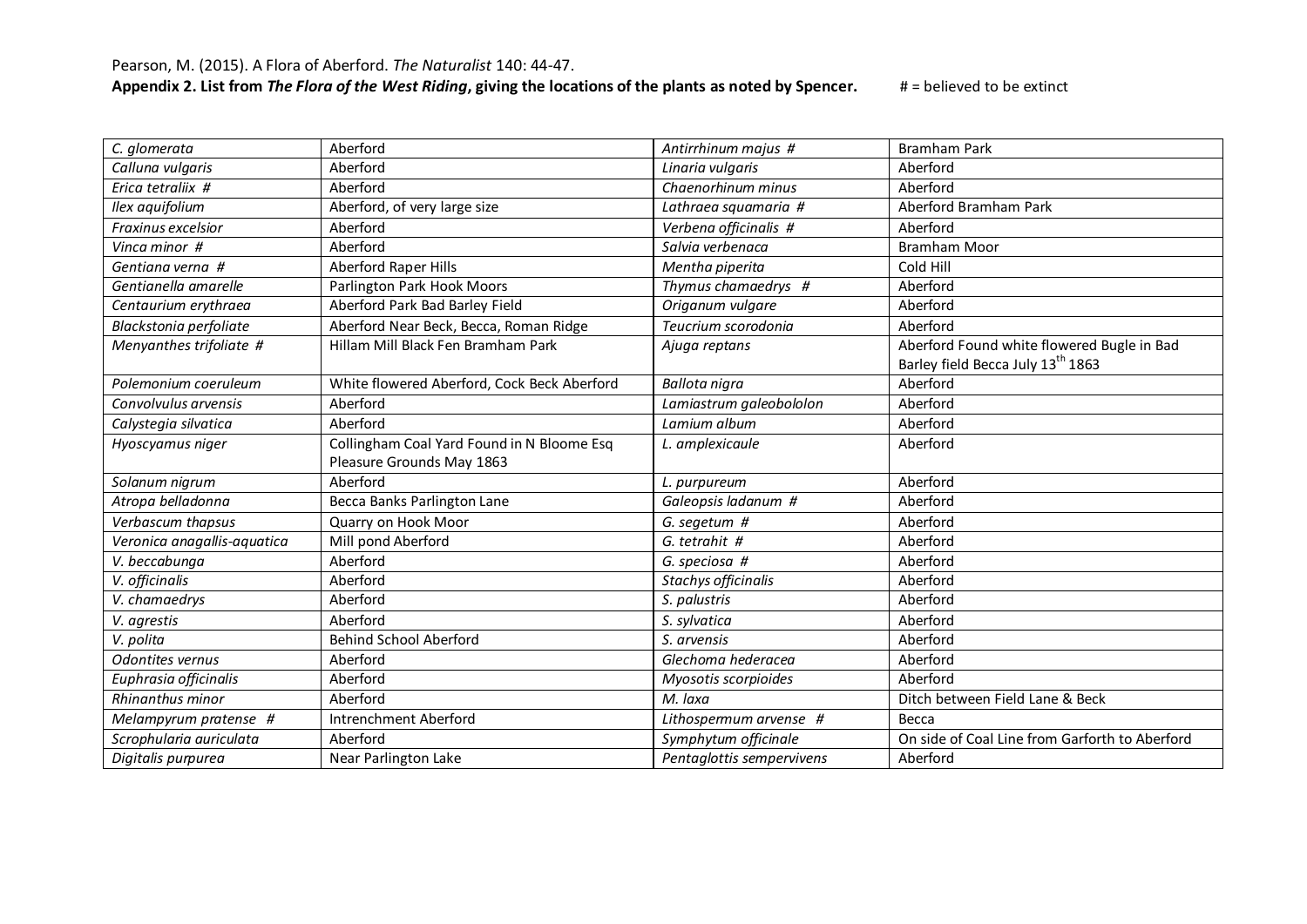| Echium vulgare             | <b>Bramham Moor</b>                         | Humulus lupulus               | Hedge side of Lotherton Lane                                          |
|----------------------------|---------------------------------------------|-------------------------------|-----------------------------------------------------------------------|
| Pinguicula vulgaris #      | Becca Whincover[?] Between Bramham Park     | Ulmus procera                 | Aberford                                                              |
|                            | and Boothcliffe House                       |                               |                                                                       |
| Primula vulgaris           | Aberford                                    | Quercus robur                 | Aberford                                                              |
| P. elatior                 | Aberford                                    | <b>Fagus sylvatica</b>        | Aberford                                                              |
| P. veris                   | Aberford                                    | Carpinus betulus              | Aberford                                                              |
| Lysimachia vulgaris #      | <b>Bramham Park</b>                         | Corylus avellana              | Aberford                                                              |
| L. nemorum                 | Aberford                                    | Alnus glutinosa               | Aberford                                                              |
| Anagallis arvensis         | Aberford                                    | Betula pubescens              | Aberford                                                              |
| A. tenella                 | Field above Shipley Glen July 1876          | B. pendula                    | Aberford                                                              |
| Plantago major             | Aberford                                    | B. glutinosa                  | Aberford                                                              |
| P. media                   | Aberford                                    | Populus alba                  | Aberford                                                              |
| P. lanceolata              | Aberford                                    | P. tremula                    | Aberford                                                              |
| Chenopodium bonus-henricus | <b>Bramham Park</b>                         | P. nigra                      | Aberford                                                              |
| Persicaria bistorta        | Garforth Lotherton                          | Taxus baccata                 | Aberford                                                              |
| P. maculosa                | Aberford                                    | Spiranthes spiralis           | Bramham Park gathered 6 specimens July 1863                           |
| Polygonum aviculare        | Aberford                                    | Neottia nidus-avis            | Gathered 3 specimens in Bloom at B. Park August 26 <sup>th</sup> 1865 |
| Fallopia convolvulus       | Aberford                                    | Listera ovata                 | Aberford                                                              |
| Rumex obtusifolius         | Aberford                                    | Epipactis palustris #         | Cock Beck Hayton Wood                                                 |
| R. conglomerates           | Aberford                                    | Orchis mascula                | Aberford                                                              |
| R. acetosa                 | Aberford                                    | O. maculate                   | Aberford                                                              |
| R. acetosella              | Aberford                                    | Gymnadenia conopsea           | Aberford abundant                                                     |
| Daphne laureola            | Roman Ridge Hayton Wood                     | Habebaria bifolia #           | Aberford Hawsworth                                                    |
| D. mezereum                | Several plants in Becca Whincover[?] on the | Coeloglossum viride           | Rombalds Moor July 1877                                               |
|                            | side of Leeds & York Roads                  |                               |                                                                       |
| Euphorbia helioscopia      | Aberford                                    | Coeloglossum albida           | Becca & Bramham Park                                                  |
| E. exigua                  | Aberford                                    | Ophrys apifera                | Cold Hill Quarry                                                      |
| <b>Buxux sempervirens</b>  | Aberford                                    | Iris pseudo-acorus            | Aberford (Lead)                                                       |
| Mercurialia perennis       | Aberford                                    | Crocus vernus                 | Vicar's Glebe Aberford                                                |
| Urtica urens               | Aberford                                    | $\overline{C}$ . nudiflorus # | Aberford                                                              |
| U. dioica                  | Aberford                                    | Narcissus poeticus            | Vicar's Glebe Aberford                                                |
| Parietaria judaica         | Park Wall Aberford                          | N. pseudo-narcissus           | Lotherton Park Lead Hall Behind School, Aberford                      |